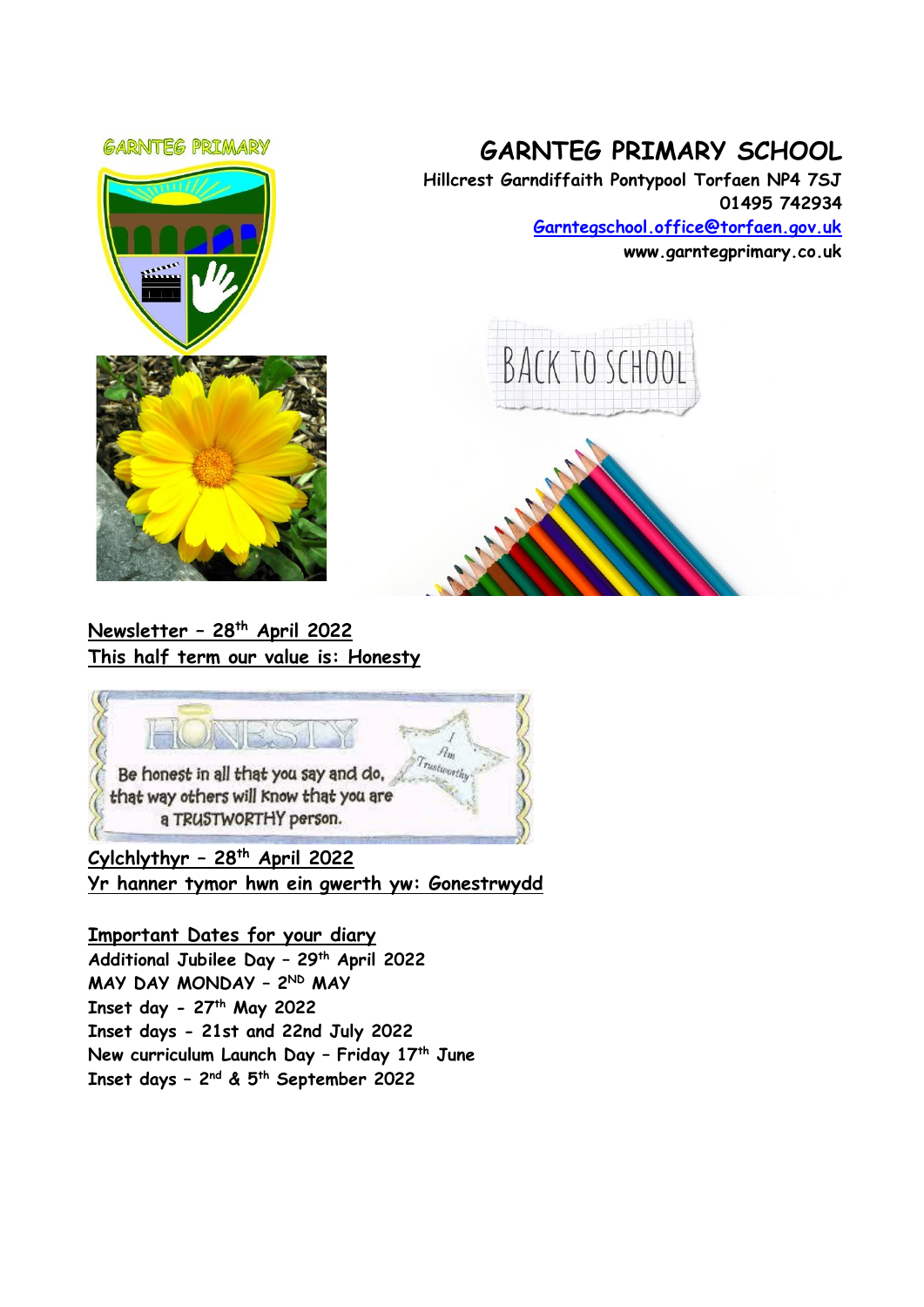## **COVID GUIDANCE FROM 08.04.22 ONWARDS INTO THE SUMMER TERM**

**The separate Covid guidelines for schools, colleges, and special schools remain in place. The next three-week review of Covid regulations will take place around the 14th April and we will write to you if and when there are any further changes.**

**The following core measures should remain in place to protect learners and staff:** 

- **All staff and learners should be reminded to follow the [Welsh Government](https://gov.wales/self-isolation)  [guidance for self-isolation.](https://gov.wales/self-isolation)**
- **Staff and learners should not attend school if they have any COVID-19 symptoms. If a staff member or learner becomes symptomatic, they should get a test as soon as possible and should self-isolate until the outcome of the test. [Further guidance](https://gov.wales/self-isolation) is available from the Welsh Government website.**
- **Regular handwashing, and respiratory etiquette (Catch it, Bin it, Kill it) are key interventions to prevent spread and manage cases, incidents & outbreaks.**

#### **Dragon Bags – recycling**

**Please remember our Dragon Bags recycling box which is placed just outside the kitchen. If you have any good quality clothes and shoes you no longer need, please bring them in and give them to the site staff at the gate who will pop them in the box, recycle your unwanted clothes and raise money for our school. Thank you.**

### **Car Parking at Millenium Hall**

**We have received complaints from residents with regards to anti-social parking on Top Road. Driveways are being blocked and residents are unable to get into their homes. The Millennium Hall Car Park is open for parent parking, and we are asking parents to use this whenever possible. Police patrols have been in operation and will continue until this problem is rectified.**

### **Easter fundraising**

**Well done to everyone who donated. We raised an amazing £455.49** 

### **Change of Contact Details**

**Please advise the school office of any changes to contact telephone numbers or details as soon as they occur take place.** 

**Also please telephone the school office on 01495 742934 or email [garntegschool.office@torfaen.gov.uk](mailto:garntegschool.office@torfaen.gov.uk) by 9.30am to inform us of any pupil absence.**

### **Medication**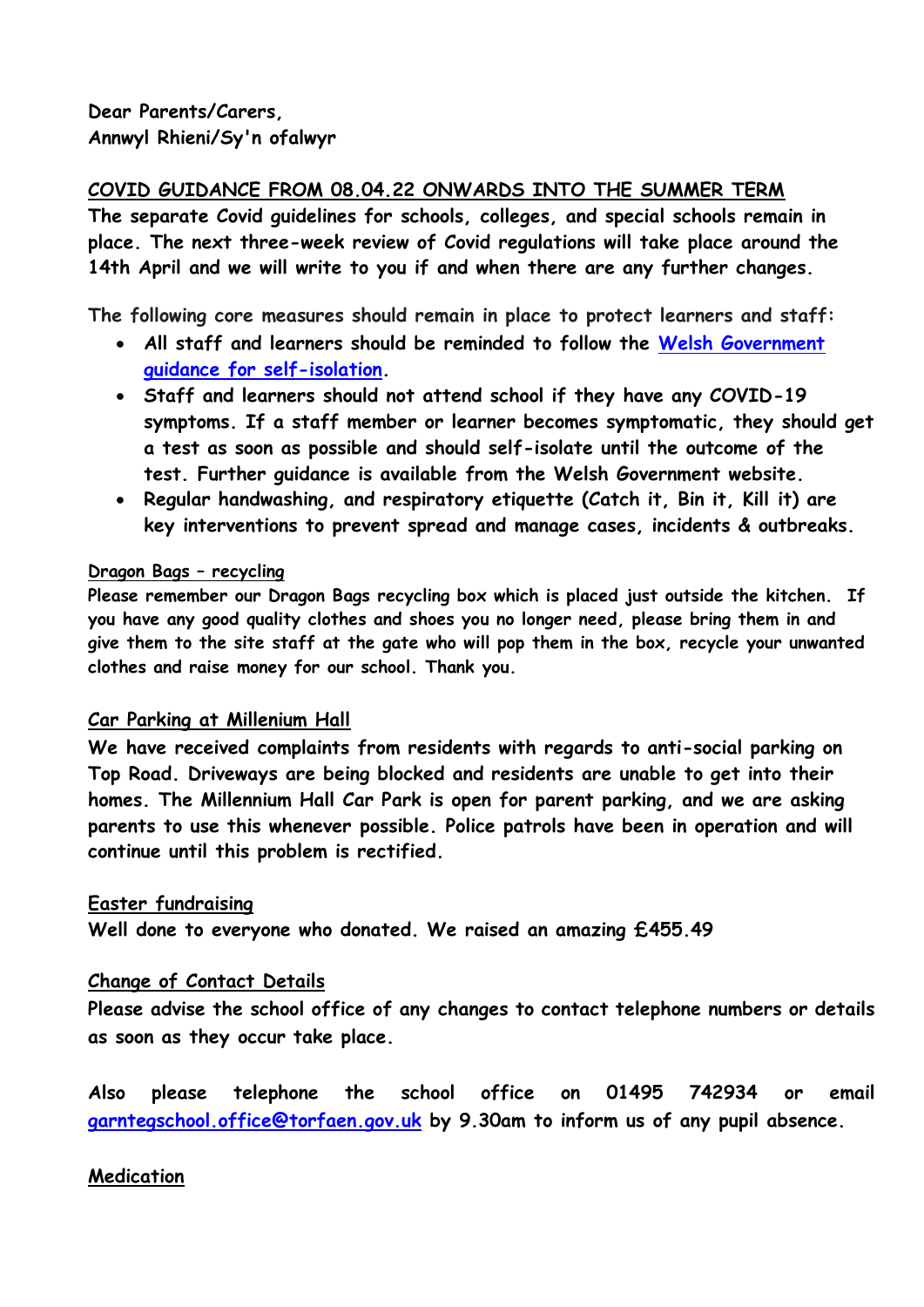**If your child needs to be given medication through the day, please can you complete a medication consent form at the office. We can also only accept medication which has been prescribed by a doctor or pharmacist.**

#### **Attendance**

**We are currently having weekly meetings to monitor attendance throughout the school. If your child is absent, please can you contact the school office or class teachers with details of pupil absence so we can record on our system.**

#### **Jubilee Day**

**We will be celebrating the Queens Jubilee in school on Thursday 26th May with some party food and games. Further details will follow.**

#### **Pupils arriving late**

**Registers are taken at 9.00am and registration is closed at 9.30am.**

**Pupils arriving late after registration has closed will be marked as unauthorised. Lateness is also monitored by the Education Welfare Officer**

# **Attendance Winners – 25th April - 28th April 2022**



**Congratulations to Dosbarth 6 who were our Foundation Phase attendance winners this week with 94.23% and to Dosbarth 8 who were our Key Stage 2 winners for this week with 98.61% . Overall attendance this year from Year1-6 is 91.2%**

### **'Play in the Park'**

 Torfaen Play are pleased to announce that 'Play in the Park' sessions are returning due to the good weather. The first session will be at Glansychan Park, Abersychan this Friday! These sessions will be delivered on a weekly basis with more park sessions to be announced very soon.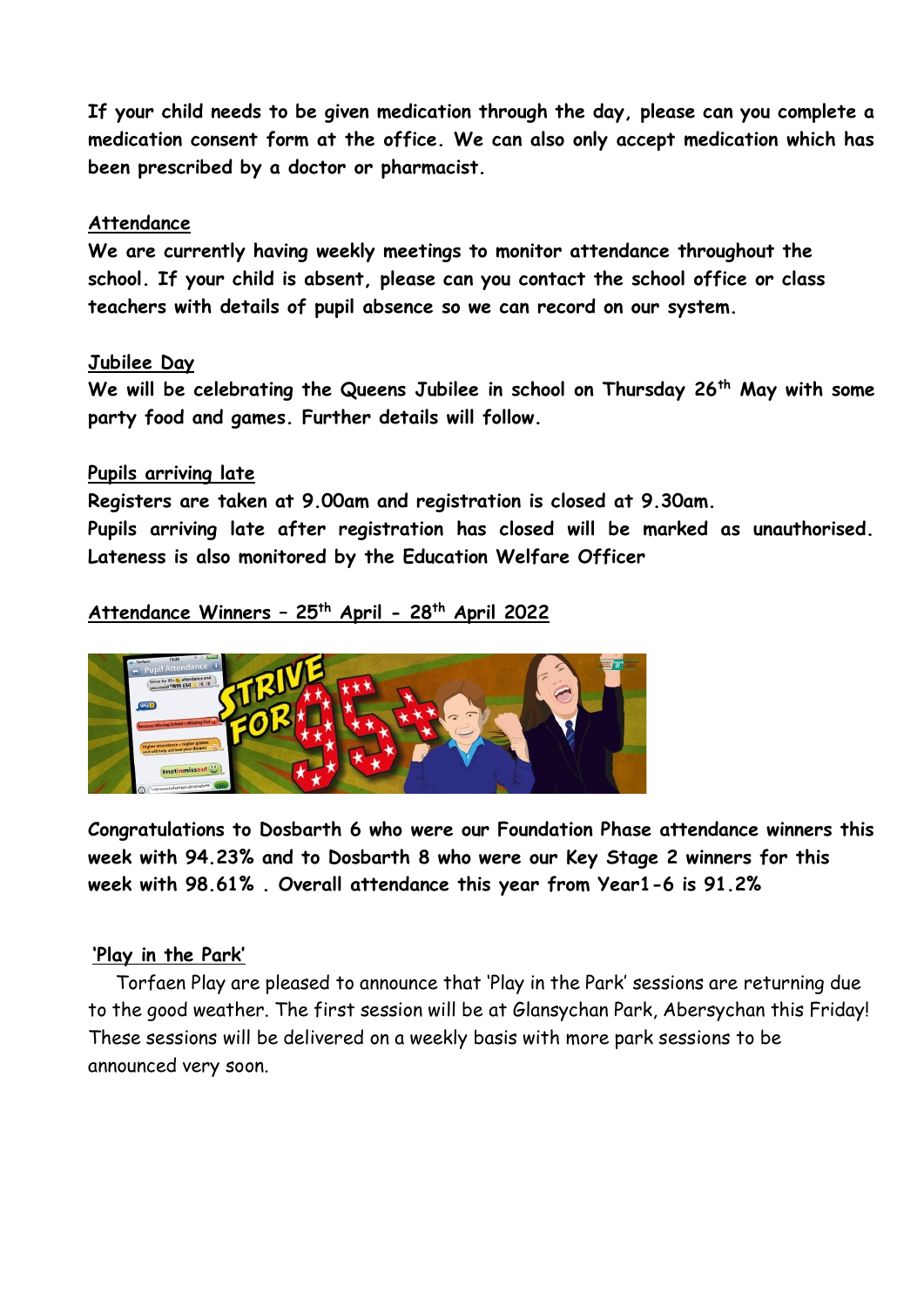

### **Seren Yr Wythnos**

| <b>Foundation Phase</b> |                                                                | Key Stage 2             |            |
|-------------------------|----------------------------------------------------------------|-------------------------|------------|
| Class                   | Seren                                                          | Class                   | Seren      |
|                         | Yr Wythnos                                                     |                         | Yr Wythnos |
| Nursery - Mrs Attewell  | Morning -<br>Patrick and Aria<br>Afternoon -<br>Darcie and Bea | Class 7 - Miss Williams | Arwen      |
| Class 1 - Mrs Ngwenya   | Darci                                                          | Class 8 - Miss Bones    | Seren      |
| Class 2 - Miss Brooks   | David                                                          | Class 9 - Mrs Lewis     | Bradley    |
| Class 3 - Mr Key        | Oliver                                                         | Class 10 - Miss Paske   | Kaci       |
| Class 4 - Miss Brown    | Nael                                                           | Class 11 - Mrs Rogers   | Sienna     |
| Class 5 - Mrs Lee       | Rohan                                                          | Class 12 - Mrs Messore  | Summer     |
| Class 6 - Miss Carroll  | Savannah                                                       | Class 13 - Mrs Parker-  | Leila      |
|                         |                                                                | Evans                   |            |
|                         |                                                                | Class 14 - Mr Phillips  | Sofia      |

**Nursery –** Da iawn Meithrin, what a fantastic first week of the Summer Term we have had. We have been super busy playing with our friends and making our new friends feel welcome in nursery, you are all so kind and caring. You have showed great interest and enthusiasm learning about the celebration of 'Eid', you are